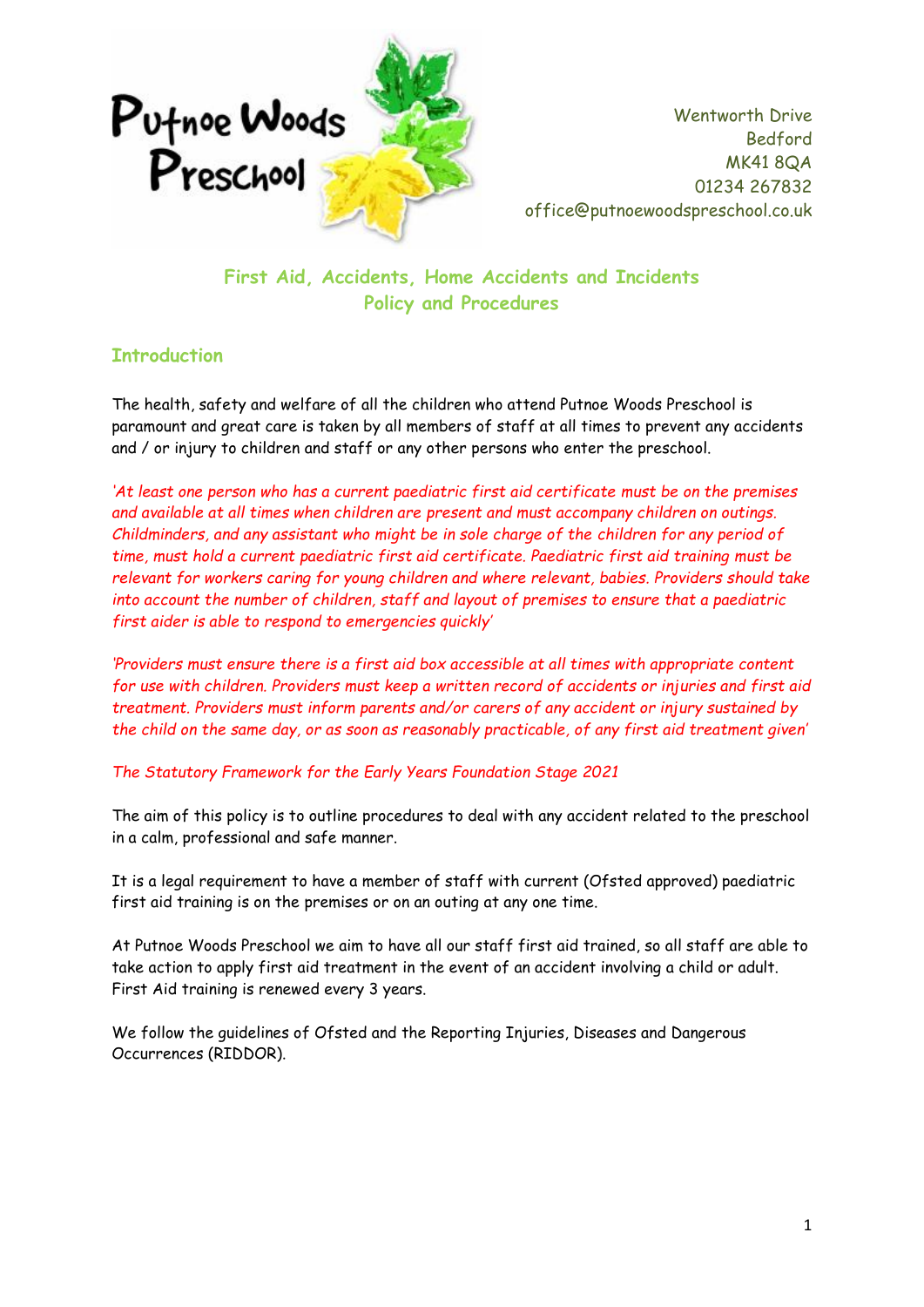

It is essential that ALL staff are aware of their responsibilities to provide a safe and secure environment for children, staff and visitors. At Putnoe Woods Preschool:

- 1.1 We have named First Aiders in the preschool who are responsible for ensuring that First Aid is administered promptly and appropriately for any accident
- 1.2 All staff will have Paediatric First Aid training which is renewed every 3 years
- 1.3 This information will be stored in a file in the Preschool Office
- 1.4 All staff have a duty to ensure that they keep the preschool environment safe and well organised
- 1.5 It is the responsibility of all staff to ensure that any hazards are removed
- 1.6 The Preschool Manager and their team have a responsibility to ensure that children feel valued and safe within the preschool setting. It is important that all staff know and understand how to respond to, record and report any accidents
- 1.7 The Preschool Manager is responsible for ensuring that the correct reporting procedure is followed for each accident depending on the category it falls into
- 1.8 All accidents that require RIDDOR reporting, will be reported by the Preschool Manager
- 1.9 We follow the guidelines of Ofsted and the Reporting Injuries, Diseases and Dangerous Occurrences (RIDDOR) for the reporting of accidents
- 1.10 Ofsted will be notified in writing of any serious injury as soon as is reasonable but in any event within 14 days of the injury occurring
- 1.11 The Preschool Manager will ensure that the appropriate regulatory body is kept informed whenever necessary
- 1.12 The Preschool Manager will inform children's services at Bedford Borough of any serious accident, injury or death and act on any advice from those agencies
- 1.13 The Preschool Manager and their team will ensure that all activities, resources and equipment are appropriate for the children's ages and stages of development
- 1.14 The keyperson is responsible for ensuring that information is shared with parents/carers about any accidents their child has been involved in
- 1.15 When discussing accidents with parents / carers the Key Person will do this is a sensitive, confidential manner
- 1.16 Lessons will be learnt to avoid re-occurrence and the relevant Risk Assessments will be reviewed and amended
- 1.17 All minor accidents will be monitored to identify any trends, such as people, times of accidents, areas, etc. to eliminate risks and hazards when required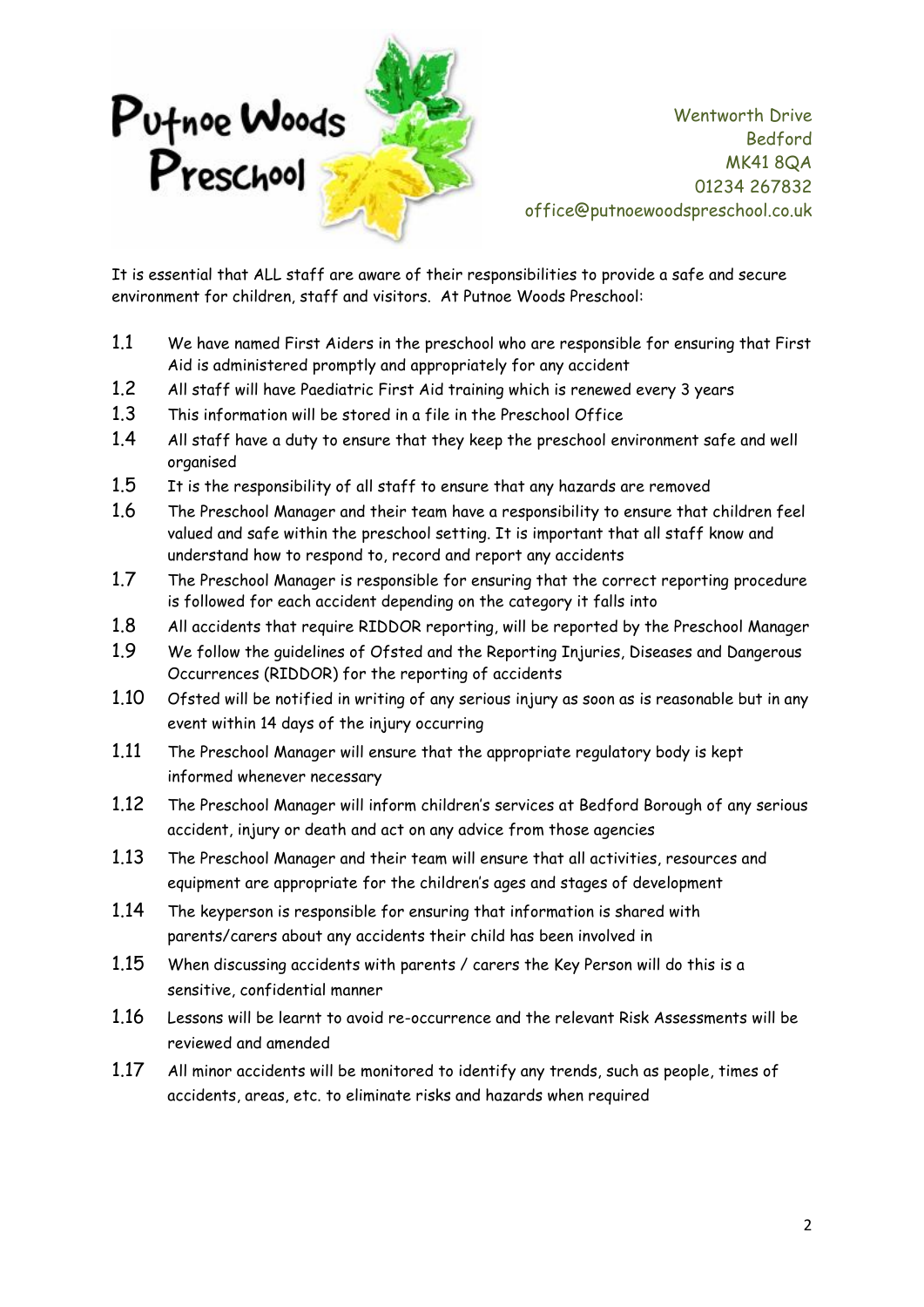

### **What is An Accident?**

*An undesirable or unfortunate happening that occurs unintentionally and usually results in harm, injury, damage, or loss; casualty; mishap*

## **2 Reducing the Number of Accidents**

In order to reduce the level of accidents within the preschool environment there are several measures that will be put into place:

- 2.1 Risk Assessments will be carried out for the indoor and outdoor environment in order to allow children to enjoy appropriate risk and challenge in a safe, controlled environment
- 2.2 These will be reviewed annually or more frequently if circumstances change
- 2.3 Risk Assessments will be carried out on activities that may pose a risk to children, staff or visitors
- 2.4 Staff will be vigilant in their care and supervision of and interactions with children
- 2.5 Opening checklists will be completed by a member of staff who arrives at the preschool at the start of the day
- 2.6 Staff will report any areas of concern to their Preschool Manager and / or Deputy Manager

## **3 First Aid Kits**

- 3.1 First Aid Kits are situated in each of the preschool playrooms and preschool kitchen
- 3.2 The First Aid Kits comply with the Health and Safety (First Aid) Regulations 1981 and are regularly checked on a monthly basis and replenished as necessary
- 3.3 All staff at Putnoe Woods are aware of the location of the first aid kits within the setting
- 3.4 The preschool also owns 2 mobile first aid kits for use during outings a first aid bum bag and a first aid rucksack

#### **4 Procedures to Be Followed in The Event of An Accident**

- 4.1 If a child has an accident, they will be attended to immediately
- 4.2 If they need to receive first aid, this must be given by a person trained in Paediatric First Aid
- 4.3 Staff will practice good hygiene at all times
- 4.4 Personal protective equipment (PPE) will be provided and worn by staff when dealing with tasks that involve contact with bodily fluids. Putnoe Woods Preschool provides staff with PPE according to the need of the task or activity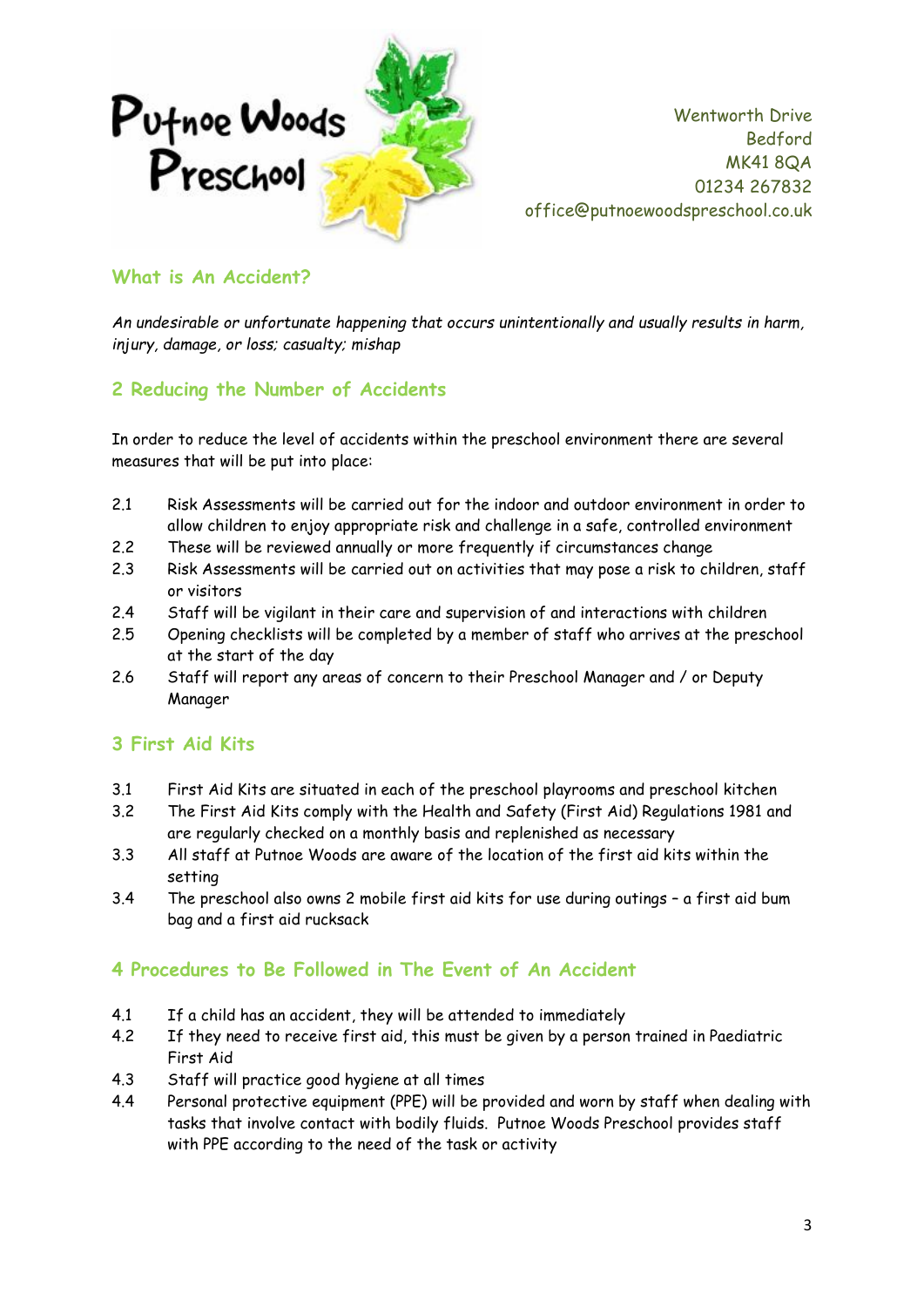

- 4.5 Staff will wear PPE to protect themselves and the children during tasks that involve contact with bodily fluids including aprons and gloves that will be worn by staff when dealing with any cuts, saliva or other bodily fluid
- 4.6 Staff are consulted when choosing PPE to ensure all allergies and individual needs are supported and this is evaluated on an ongoing basis
- 4.7 Used equipment and clinical waste will be disposed of appropriately

## **5 Minor Accidents**

- 5.1 Appropriate first aid will be administered by a trained first aider
- 5.2 An Accident Form will be completed on I Connect and will be completed by the person who witnessed the accident
- 5.3 When the parent/carer arrives, they will be asked to sign the accident on I Connect to show that they have been made aware of the accident
- 5.4 Accidents will be highlighted with an orange flag
- 5.5 The accident is then held within the individual child's record on the I Connect system once published with evidence that the parent / carer has signed to acknowledge the accident
- 5.6 Depending on the nature of the accident the member of staff and Preschool Manager will use their discretion as to whether to contact the parent / carer prior to collecting their child
- 5.7 The Preschool Manager or Deputy must be made aware of the accident for monitoring purposes
- 5.8 We adopt the definition of Ofsted with regard to serious injuries as follows:

Early Years Ofsted: Early Years Compliance Handbook 2019

Section 58: Providers are not required to inform us of minor injuries, nor of general appointments to hospital or routine treatment by a doctor, such as the child's general practitioner, that is not linked to, or is a consequence of, a serious accident or injury.

We define minor injuries as:

- sprains, strains and bruising
- cuts and grazes
- wound infections
- minor burns and scalds
- minor head injuries
- insect and animal bites
- minor eye injuries
- minor injuries to the back, shoulder and chest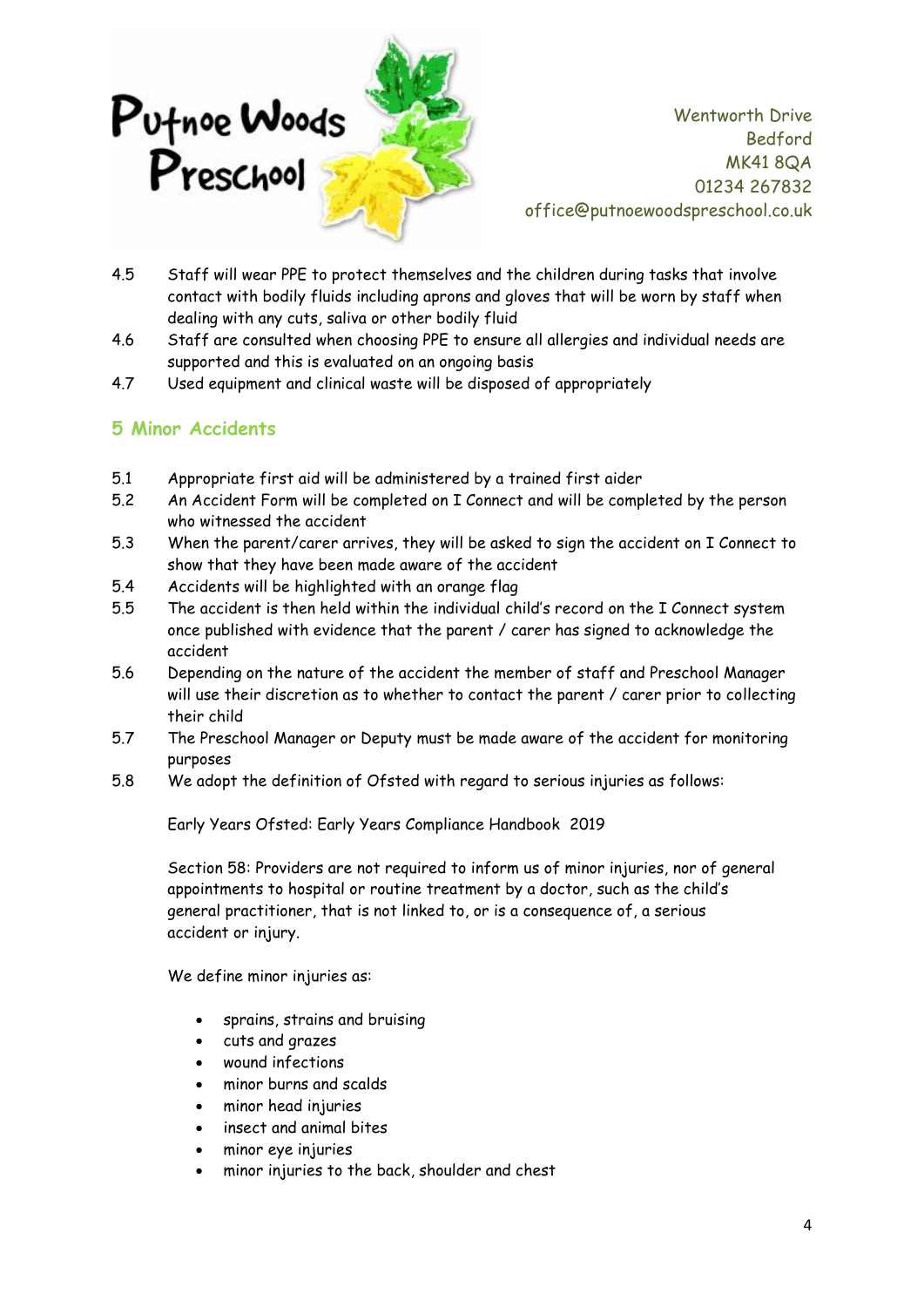

# **6 Major Accidents**

- 6.1 If it is deemed necessary, the person in charge will initially call for medical help and the parents will be informed
- 6.2 If the accident is significant and a child needs to go to hospital, an ambulance will be called by the Preschool Manager / Deputy Manager / Business and Finance Manager and the parent contacted
- 6.3 The person in charge will ensure the safety and well- being of all other children present is maintained by ensuring the necessary staff deployment. If necessary, an additional staff member will be provided in order to provide support in an emergency situation
- 6.4 The Preschool Manager / Deputy Manager or Keyperson will ensure that the injured party will be kept as comfortable as possible as dictated by medical advice until medical help arrives
- 6.5 The parent may meet at the preschool or at the hospital
- 6.6 The member of staff who witnessed the accident must accompany the child in the ambulance, or the child's keyperson
- 6.7 The member of staff must take the child's registration details as to ensure all personal details that may be required are correct
- 6.8 An Accident Form will be completed on I Connect and will be completed by the person who witnessed the accident at the earliest opportunity
- 6.9 At the earliest convenience, when the parent/carer arrives they will be asked to sign the accident on I Connect to show that they have been made aware of the accident, or if they have gone straight to the hospital will be asked to sign it the next day
- 6.10 Accidents will be highlighted with an orange flag
- 6.11 The accident is then held within the individual child's record on the I Connect system once published with evidence that the parent / carer has signed to acknowledge the accident
- 6.12 The Preschool Manager / Deputy Manger will ensure that all details of the injury are recorded (as above) and that any follow up action, such as an internal accident investigation
- 6.13 Ofsted will be notified in writing of any serious injury as soon as is reasonable but in any event within 14 days of the injury occurring
- 6.14 We adopt the definition of Ofsted with regard to serious injuries as follows:

Early Years Ofsted: Early Years Compliance Handbook 2019

Section 57: We define serious injuries as:

• any injury that requires resuscitation or admittance to hospital for more than 24 hours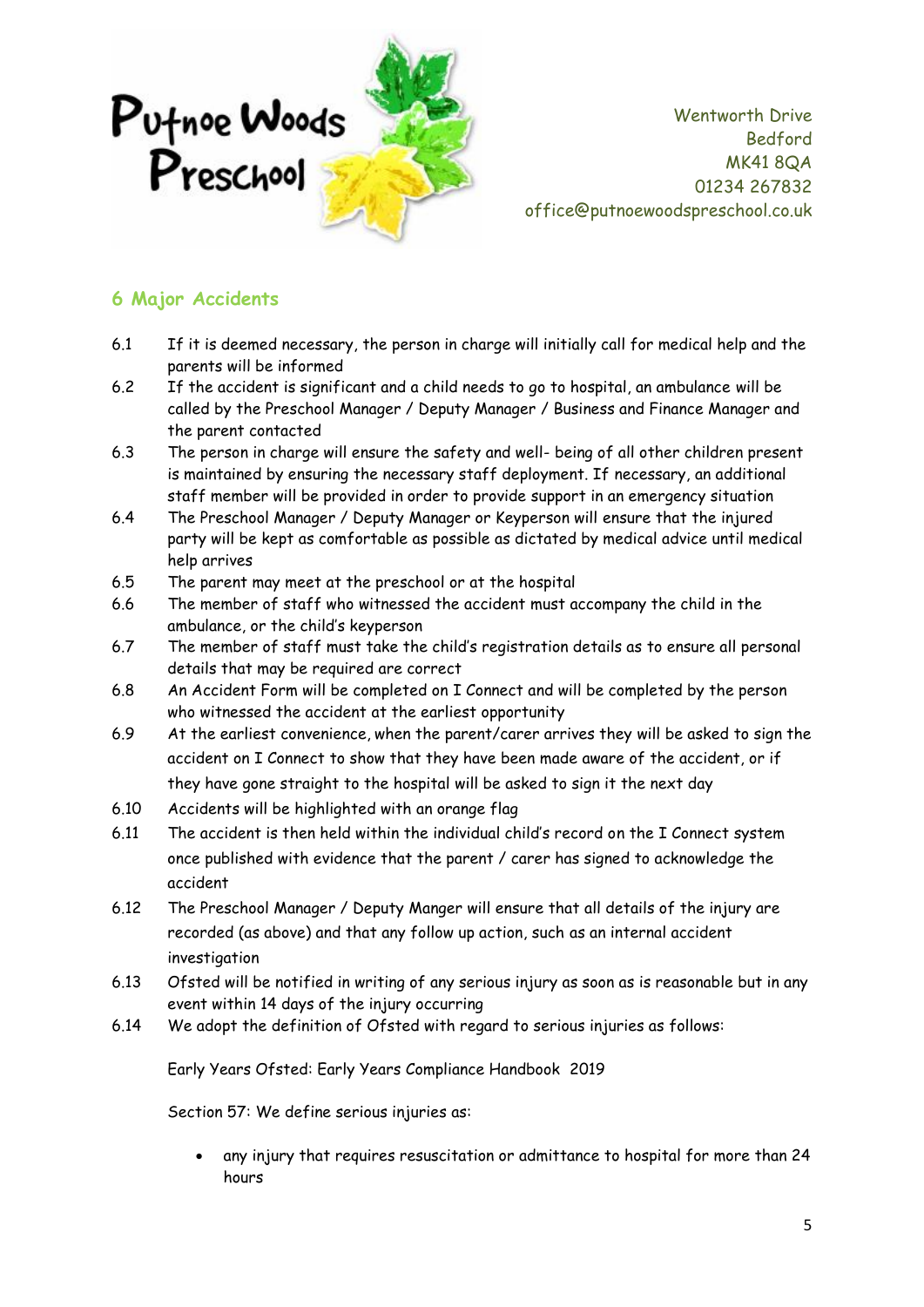

- broken bones, a fracture or dislocation of any major joint
- any loss of consciousness, severe breathing difficulties or asphyxia
- loss of sight (temporary or permanent), any penetrating injury to the eye, any chemical or hot metal burn to the eye
- any injury leading to hypothermia or heat-induced illness
- any injury or medical treatment arising from absorption of any substance by inhalation, ingestion or through the skin
- any injury or medical treatment resulting from an electric shock or electrical burn
- any injury or medical treatment where there is reason to believe that this resulted from exposure to harmful substance, a biological agent, or its toxins, or infected material
- 6.15 The Local Safeguarding Children Board will also be informed of any serious injury or death of a child and any advice will be acted upon
- 6.16 Parents are required to consent to emergency medical treatment on their child's registration form prior to their child attending the preschool

Where a major incident occurs, Putnoe Woods Preschool will ensure that the necessary steps are taken to maintain and safeguard the well- being and safety of all persons on the premises.

Major incidents may include, but are not limited to the following:

- Death of a child, member of staff, volunteer or parent
- Fire
- Burglary or Vandalism
- Verbal / physical assault on a member of staff, parent / visitor/ volunteer

In the event of a death the following procedures will take place:

- 6.17 The Police will be informed immediately
- 6.18 The parents or next of kin will be contacted as soon as possible
- 6.19 All children at the pre-school will be appropriately cared for and kept calm
- 6.20 Additional staff will be called in if necessary to support already present staff and children
- 6.21 The Chair of the Board of Trustees will be contacted and informed as soon as possible
- 6.22 The date, time and circumstances will be recorded as a 'major incident'
- 6.23 Ofsted will be informed as soon as possible
- 6.24 The Health and Safety Executive will be informed in compliance with RIDDOR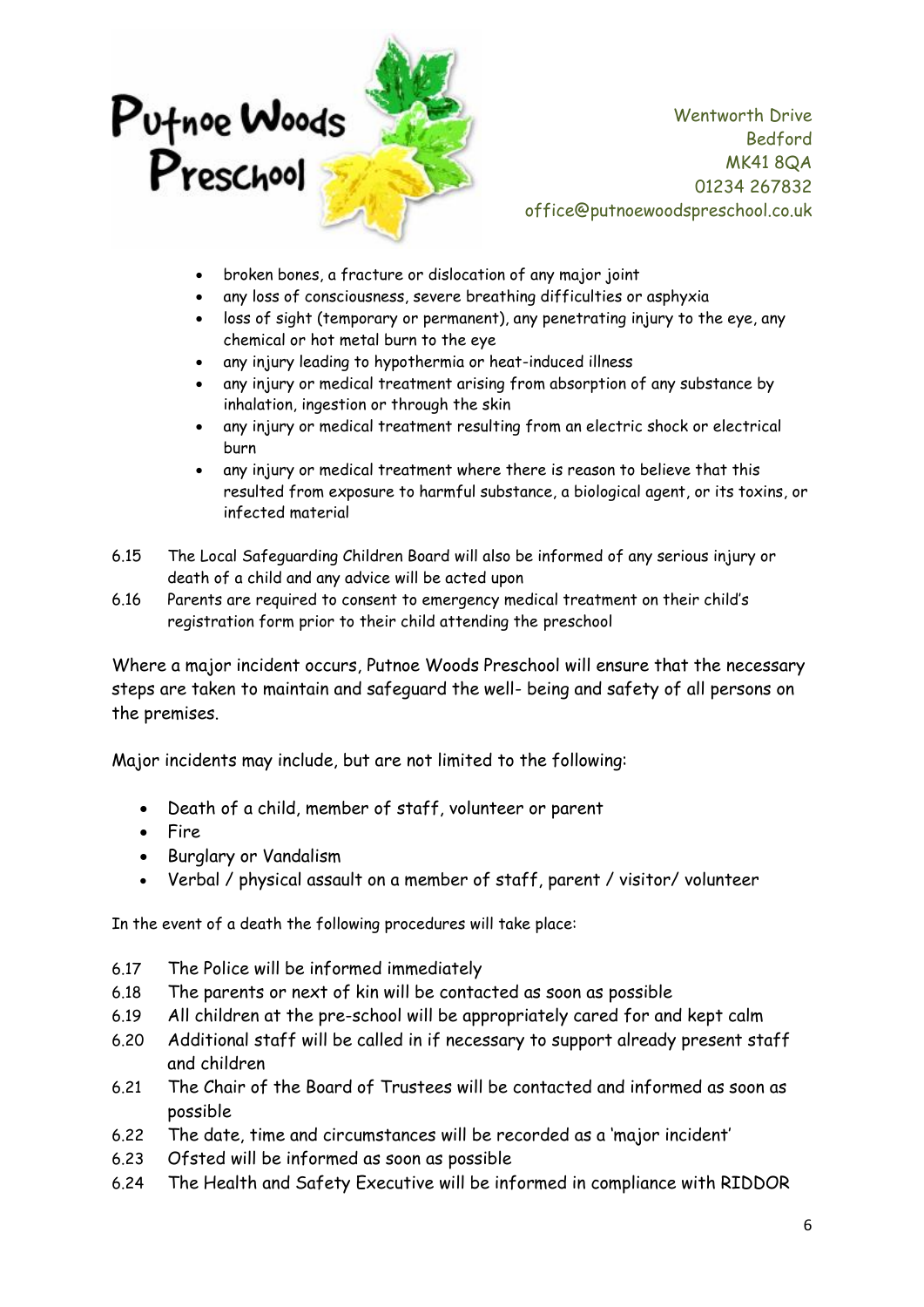

## **7 Details Recorded on the Accident Form on I Connect**

All staff are made aware that it is essential that the following information is recorded when inputting data on I Connect

- 7.1 The time, the date and the nature of the injury
- 7.2 Details of the child affected
- 7.3 The type and location of the injury, for example indoors or outdoors
- 7.4 The action taken at the time, including reassurance to the child and any necessary first aid treatment and any further action taken later such as informing the parents by telephone and by whom
- 7.5 The circumstances involved
- 7.6 The names of any adults involved including any witnesses
- 7.7 If a child reports an accident that has not been observed by a member of staff then an Accident Form must still be completed and the staff member must detail the nature of the injury and write, 'self- reported by the child'
- 7.8 If a child has had an accident but no obvious injury is observed, this will still be documented, and parents must still be informed

## **8 Head Injuries**

- 8.1 If a child sustains a head injury whilst attending the pre-school, the necessary first aid steps should be taken, and the parents of the child will be contacted by phone to inform them verbally of the accident
- 8.2 As advised on the NHS website the staff at Putnoe Woods will be vigilant of the following signs and symptoms:

If your child experiences a knock, bump or blow to the head, sit them down, comfort them, and make sure they rest. You can hold a cold compress to their head – try a bag of ice or frozen peas wrapped in a tea towel.

The [symptoms of a minor head injury](http://www.nhs.uk/Conditions/Head-injury-minor/Pages/Symptoms.aspx) are usually mild and short-lived. They may include:

- a mild [headache](http://www.nhs.uk/conditions/Headache/Pages/Introduction.aspx)
- nausea (feeling sick)
- mild dizziness
- mild blurred vision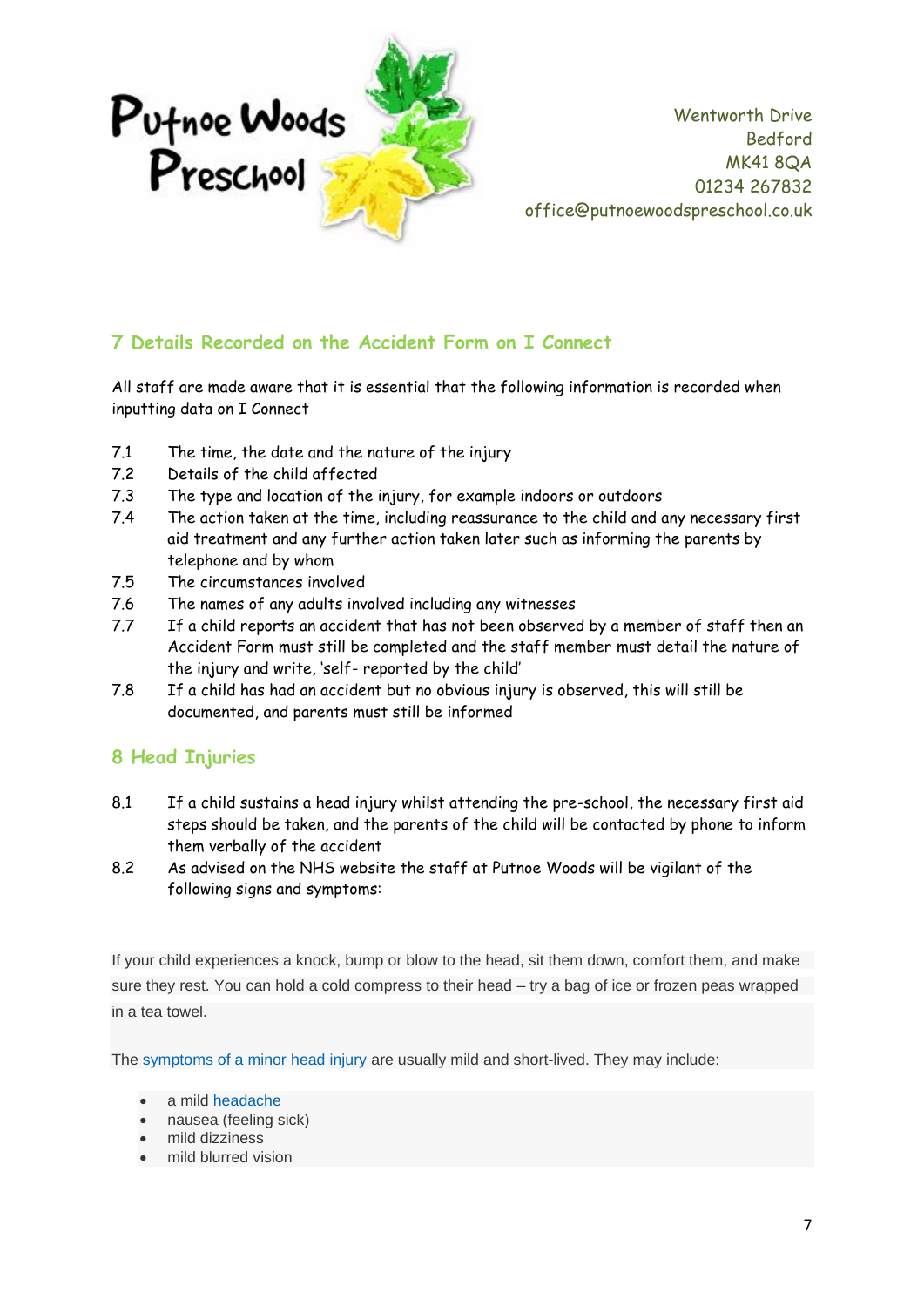

If your child's symptoms get significantly worse, take them straight to the [accident and emergency](http://www.nhs.uk/Service-Search/Accident-and-emergency-services/LocationSearch/428)  [\(A&E\) department](http://www.nhs.uk/Service-Search/Accident-and-emergency-services/LocationSearch/428) of your nearest hospital or call 999 for an ambulance.

#### What to look out for

Signs of a brain injury after a head injury include:

- **unconsciousness** either brief [\(concussion\)](http://www.nhs.uk/conditions/concussion/pages/introduction.aspx) or for a longer period of time
- **fits or seizures**
- **problems with the senses** such as hearing loss or [double vision](http://www.nhs.uk/conditions/Double-vision/Pages/Introduction.aspx)
- **repeated vomiting**
- **blood or clear fluid coming from the ears or nose**
- **memory loss** [\(amnesia\)](http://www.nhs.uk/conditions/memory-loss/Pages/Introduction.aspx)

If any of these symptoms occur after a head injury, immediately go to [your nearest A&E department](http://www.nhs.uk/Service-Search/Accident-and-emergency-services/LocationSearch/428) or call 999 and ask for an ambulance.

The staff at Putnoe Woods will ensure that:

- 8.3 The parents are contacted by telephone with regard to any head injury sustained
- 8.4 A Head Injury is recorded on the accident form on I Connect
- 8.5 The child is monitored and checked frequently every 10 mins and this is recorded
- 8.6 Should the child not require further medical assistance advise parents on NHS guidelines and to closely monitor the child for a minimum of 24 hours

#### **9 Home Accidents**

In the event that a child arrives at Putnoe Woods with visible injuries such as bruises, cuts, wounds, bandaged areas etc., the following procedure MUST be followed by staff:

- 9.1 The accident will be recorded in conjunction with the parent/carer dropping the child at preschool and recorded on a Home Accident Form in full detail, including the explanation given for the injury
- 9.2 The Home Accident Form will be signed by the parents/carers dropping the child at preschool
- 9.3 The Home Accident Form will be signed by the Pre School Manager or in their absence the Pre School Deputy
- 9.4 The Home Accident Form will then be filed in the individual preschool file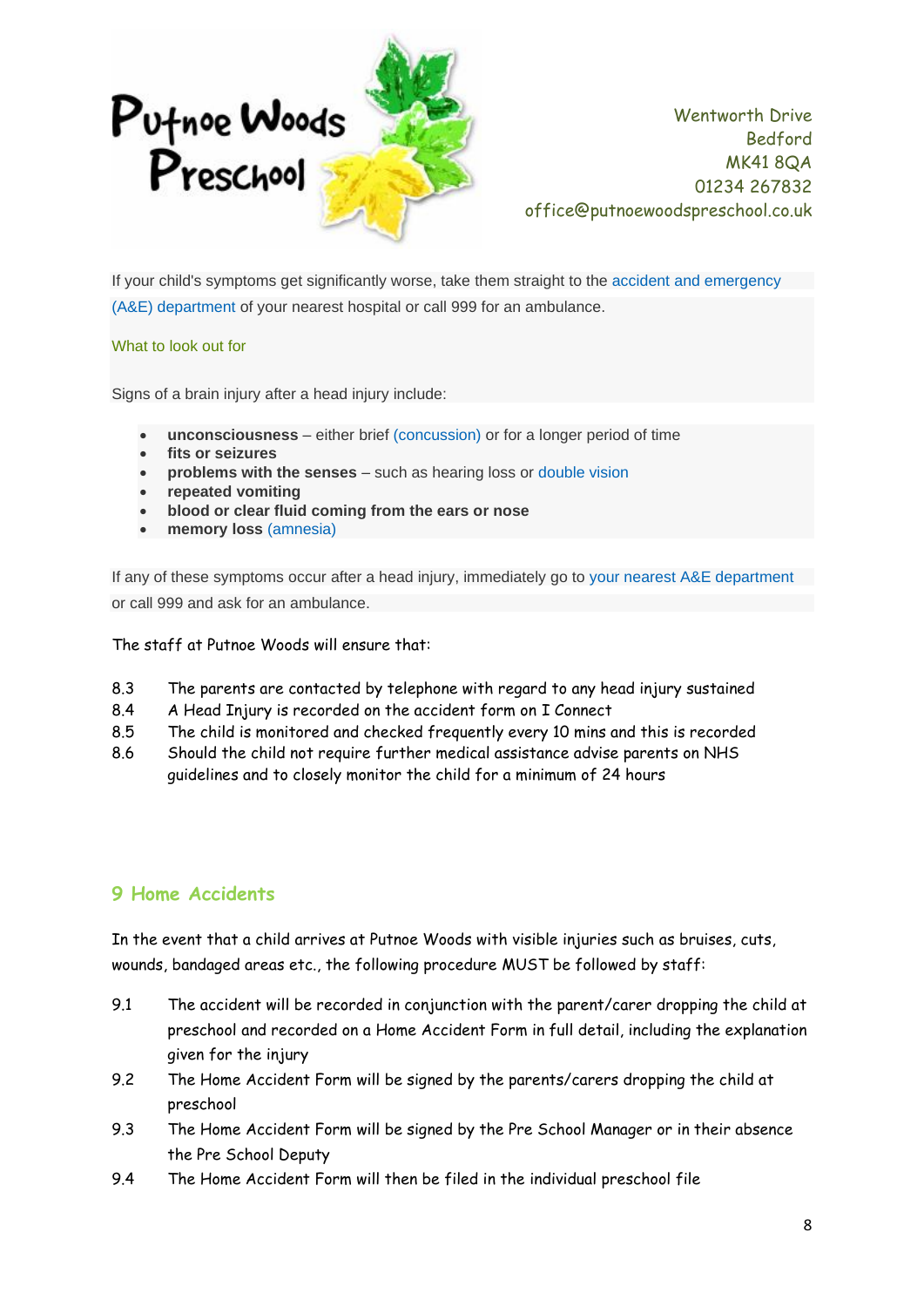

If for whatever reason a Home Accident Form is not completed at drop off, staff will query any injury sensitively, respectfully and in confidence upon collection of the child and if required a Home Accident Form will be completed, for example if there is bruising or an injury that is noticed when changing a child's nappy or when changing their clothing

9.5 If the injury raises suspicion of concern and a safeguarding nature staff will notify the preschool Safeguarding Officers

## **10 Details Recorded on the Home Accident Form**

The Home Accident Form includes details of:

- 10.1 The child's name
- 10.2 The time, location and details of the nature of the accident, including any possible triggers
- 10.3 Details of any witness in the home environment
- 10.4 Details of any injury that has resulted from the accident
- 10.5 Details of any action / first aid treatment taken within the home environment and how the accident was managed
- 10.6 Signature of staff member and if possible, any witnesses dealing with the Home Accident

## **11 Dealing with Blood**

We may not be aware that any child attending the preschool has a condition that may be transmitted via blood.

Any staff member dealing with blood must:

- 11.1 Always take precautions when cleaning wounds as some conditions such as hepatitis or the HIV virus can be transmitted via blood
- 11.2 Wear disposable gloves and wipe up any blood spillage with disposable cloths, neat sterilising fluid or freshly diluted bleach (one part diluted with 10 parts water). Such solutions must be carefully disposed of immediately after use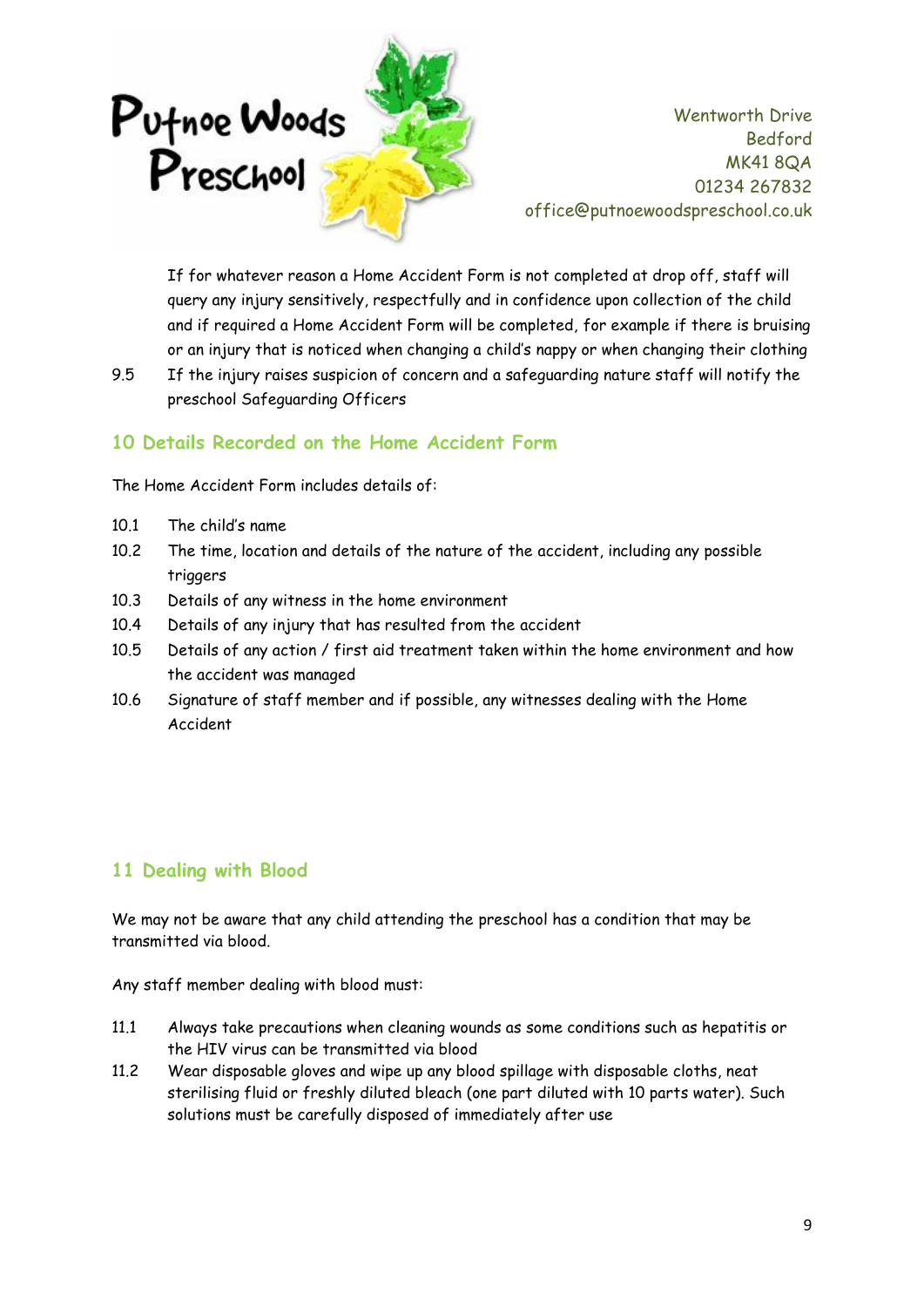

## **12 Needle Puncture and Sharps Injury**

We recognise that injuries from needles, broken glass and so on may result in blood-borne infections and that staff must take great care in the collection and disposal of this type of material. For the safety and well-being of the employees, any staff member dealing with needles, broken glass etc. must treat them as contaminated waste. If a needle is found the local authority must be contacted to deal with its disposal the area will also be blocked off to avoid any access

# **13 Defibrillators (AED)**

Putnoe Woods Preschool own a defibrillator

- 13.1 The defibrillator is stored in the preschool office
- 13.2 The defibrillator is always accessible, and all staff are aware of the location
- 13.3 All staff receive training on how to use a defibrillator during completion of the Paediatric First Aid course
- 13.4 The defibrillator is designed to be used by someone without specific training and by following the accompanying step by step instructions on it at the time of use
- 13.5 There is a copy of the manufacturer's instructions in each of the playrooms that is circulated to all staff

#### **14 What is an Incident?**

An incident can fall into a number of categories.

For example:

- Behavioural (children)
- Aggression from adults, both verbal and physical
- Mishandling of children
- Involving the physical environment such as gas leaks, flood, fire, etc.
- **Structural**
- Out of hours incidents, such as vandalism and break-ins

The above list is not exhaustive.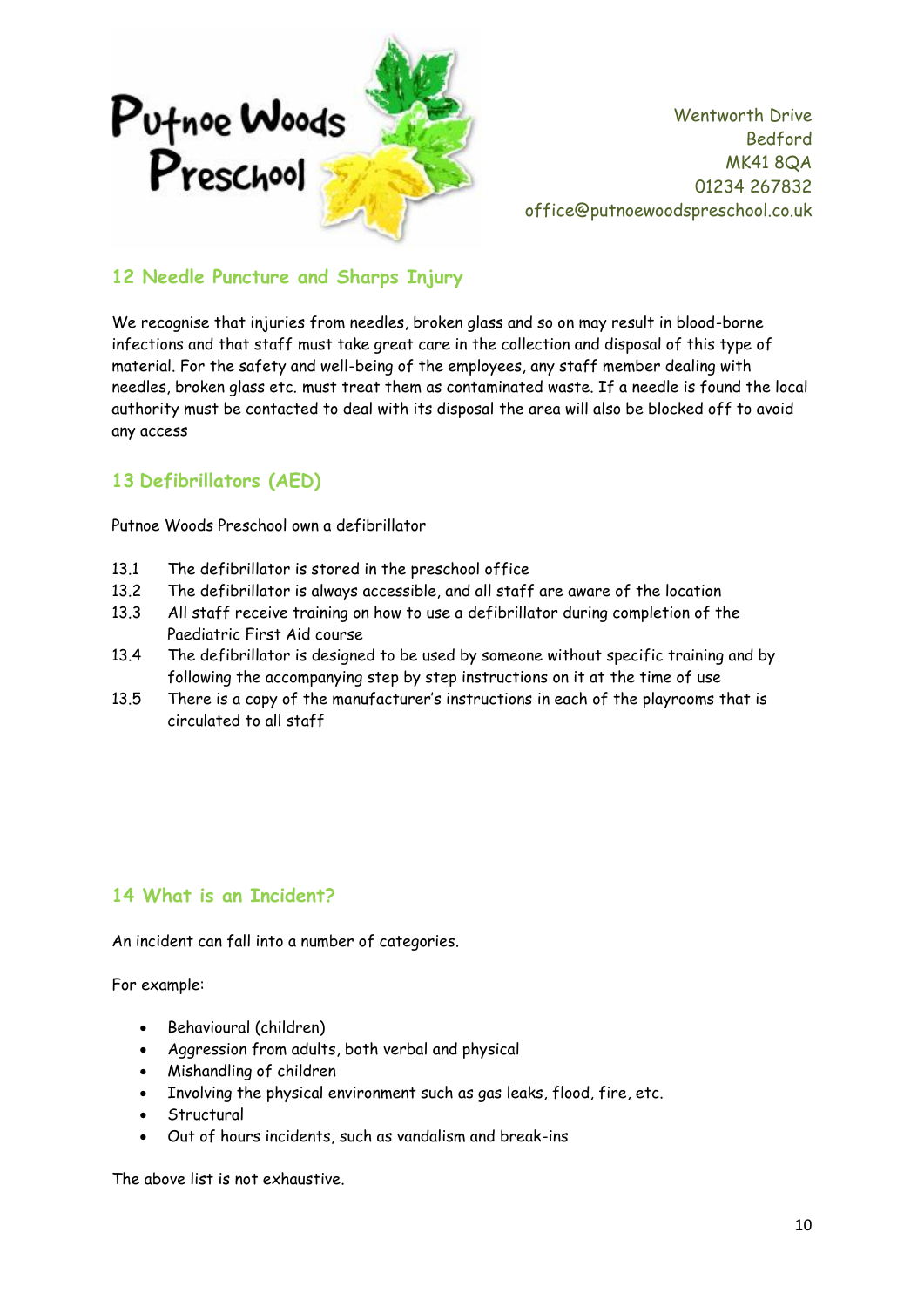

An incident may be an event or occurrence that is related to another person, typically resulting in an injury, for example being pushed over and hurting your knee.

In the case of the above example we will at Putnoe Woods Preschool:

- 14.1 Follow the minor accident procedure as detailed previously
- 14.2 Complete an Accident form on I Connect for the injured person
- 14.3 Complete an Incident form for the perpetrator
- 14.4 The Incident Form will be completed by the person who witnessed the incident
- 14.5 When the parent/carer arrives, they will be asked to sign the Incident Form
- 14.6 The Incident form will then be held in the individual's file

# **This policy is in compliance with GDPR (General Data Protection Regulations) May 2018**

**Putnoe Woods is committed to safeguarding and promoting the welfare of children and young people, employees, students, volunteers, trustees and parents and expects all staff and volunteers to share this commitment.**

| Date of Policy:<br>September 2014 | Created By:<br>Jo Skelton |  |
|-----------------------------------|---------------------------|--|
|                                   |                           |  |

| <b>Review Date</b> | Reviewer   | Amendments           |  |
|--------------------|------------|----------------------|--|
|                    |            |                      |  |
| December 2015      | Jo Skelton |                      |  |
|                    | Jo Skelton |                      |  |
| September 2016     |            |                      |  |
|                    |            |                      |  |
| September 2017     | Jo Skelton |                      |  |
|                    |            | GDPR statement added |  |
| 2018               | Jo Skelton |                      |  |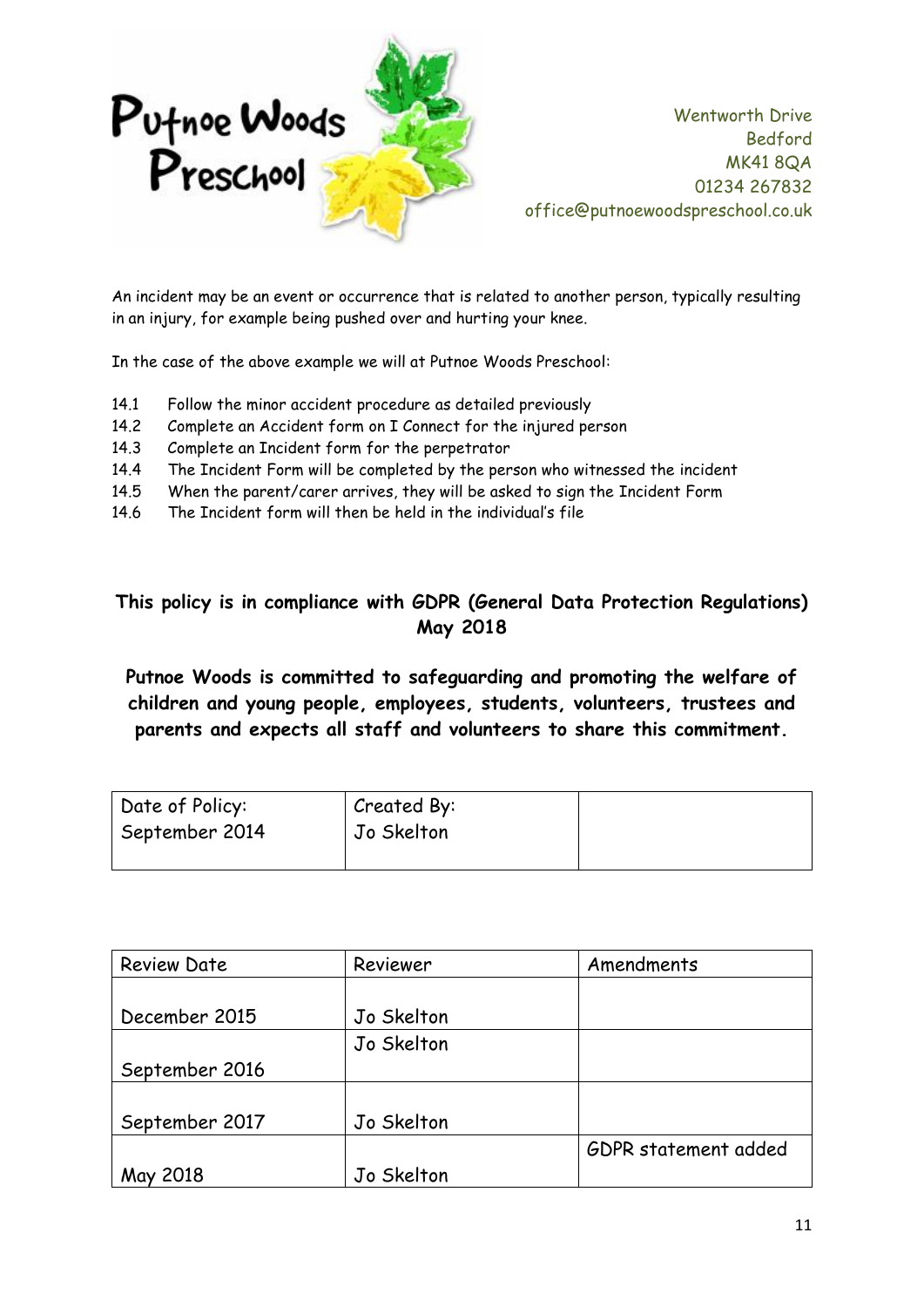

| $1.33 - 1.36$ and 1.47 - |
|--------------------------|
| 1.50 added re I Connect  |

| <b>Review Date</b> | Reviewer   | Amendments                                                                                                                                                                                                                                                                                  | Policy signed off on<br>behalf of the Board<br>of Trustees |
|--------------------|------------|---------------------------------------------------------------------------------------------------------------------------------------------------------------------------------------------------------------------------------------------------------------------------------------------|------------------------------------------------------------|
| February 2019      | Jo Skelton |                                                                                                                                                                                                                                                                                             |                                                            |
| November 2019      | Jo Skelton | New email address                                                                                                                                                                                                                                                                           |                                                            |
| January 2020       | Jo Skelton | -Policy reworded<br>-Home Incident Form<br>now Home Accident<br>Form<br>-Removal of ref to<br><b>Physical Intervention</b><br>-First Aid Kits added<br>- Defibrillator added<br>- 5.8 Ofsted<br>definition added<br>- 6.14 Ofsted<br>definition added<br>- What is an<br>Incident? reworded |                                                            |
| January 2022       | Jo Skelton |                                                                                                                                                                                                                                                                                             |                                                            |
| <b>March 2022</b>  | Jo Skelton | Section on the event<br>of a death added                                                                                                                                                                                                                                                    |                                                            |